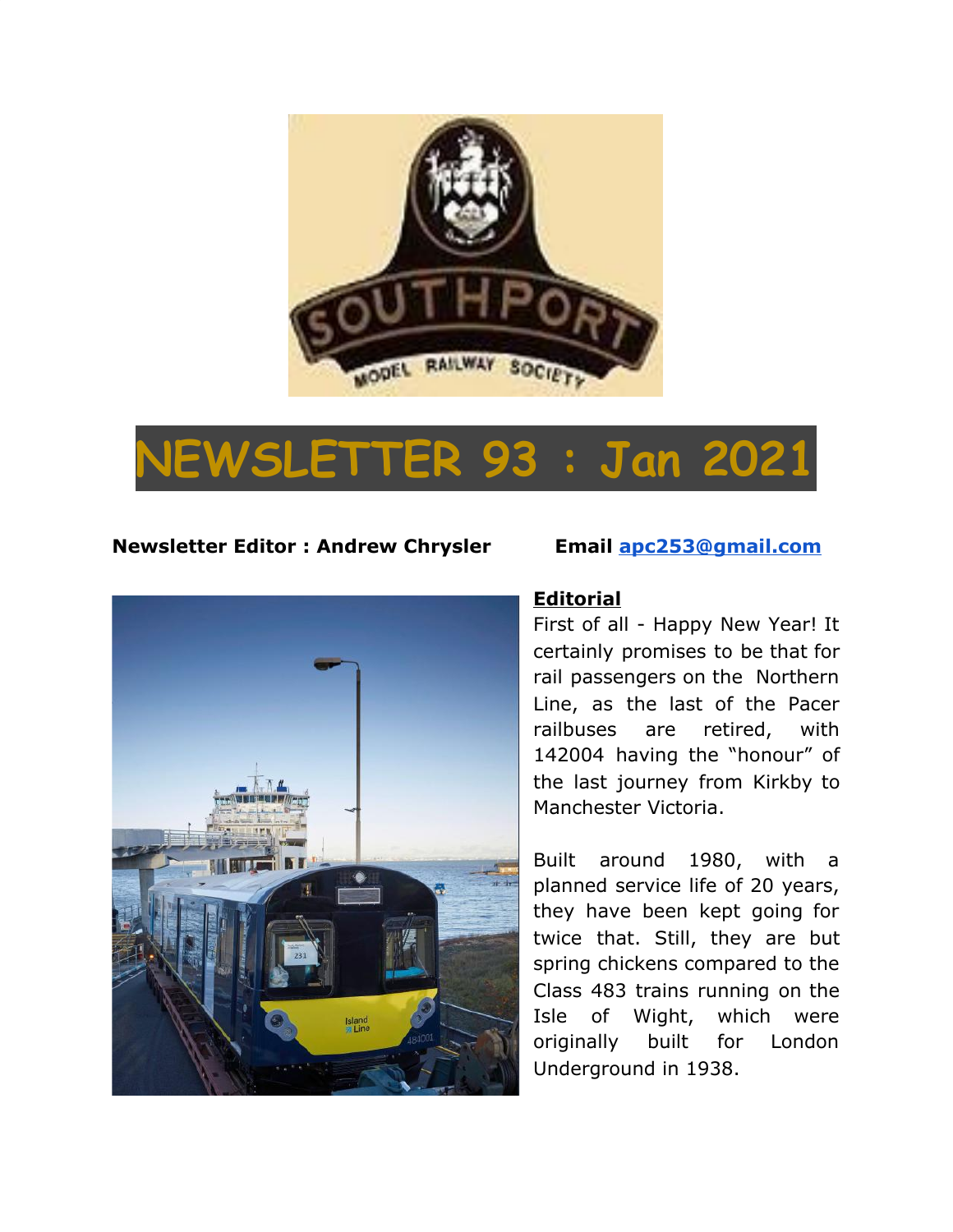This New Year also brings good news for passengers on the Island Line, as the new (to the Island) Class 484 trains will shortly be replacing the 80+ year old Class 483. 484001 was - appropriately - delivered first, with the first car travelling on "St Clare", the 2pm Wightlink ferry from Portsmouth on Thursday 19th November, transported by road to Brickfield Siding, near to Sandown station where it was set on rails, joined by the second car later the same day, and, running on batteries, subsequently moved to Ryde Train Care Depot (by Ryde St Johns Station) overnight. Thanks to South Western Railways for the photograph, which appeared on Twitter with the caption "Another Londoner leaves the big City for Island life". I will be following events and hope to travel on the class 484 trains in August.

Andrew Chrysler

### **Events Diary**

A weekly meeting is held each Friday on the Zoom platform. All members are sent a link by Ian Shulver - please remember that the link changes for each meeting so please be certain to use the most recent one.

### **Chairman's Report**

As I write this we are coming to the end of another year, and my goodness what a year, both personally and for the country as a whole. First of all in early January I was hospitalised briefly with Giant Cell Arteritis which caused double vision and some loss of sight in both eyes. This curtailed much of my modelling, and helping with the renovation of the clubrooms for the next few months. Just as things were slowly improving and I was able to do some limited modelling, the medication I was on resulted in the formation of cataracts which has further set things back. Bright lights are a killer, as is small and non-contrasty writing. I am on the list for a cataract operation in the New Year, hopefully sooner rather than later and that it will mean that I can start to drive again (this will be much to Heather's relief).

As far as the Club is concerned we started on a very positive footing. Various members put in a huge amount of effort in the first ten weeks of the year painting and decorating the clubrooms. Although it was not completed by the time lockdown commenced, it was fortunate that a couple of members managed to finish the work. And I must say that the lounge, entrance vestibule and stairs now look fit for purpose. There are a few minor things to do like sorting out disposing of books, DVDs. prints etc but is probably best done as a "group" exercise. The garden has also had a bit of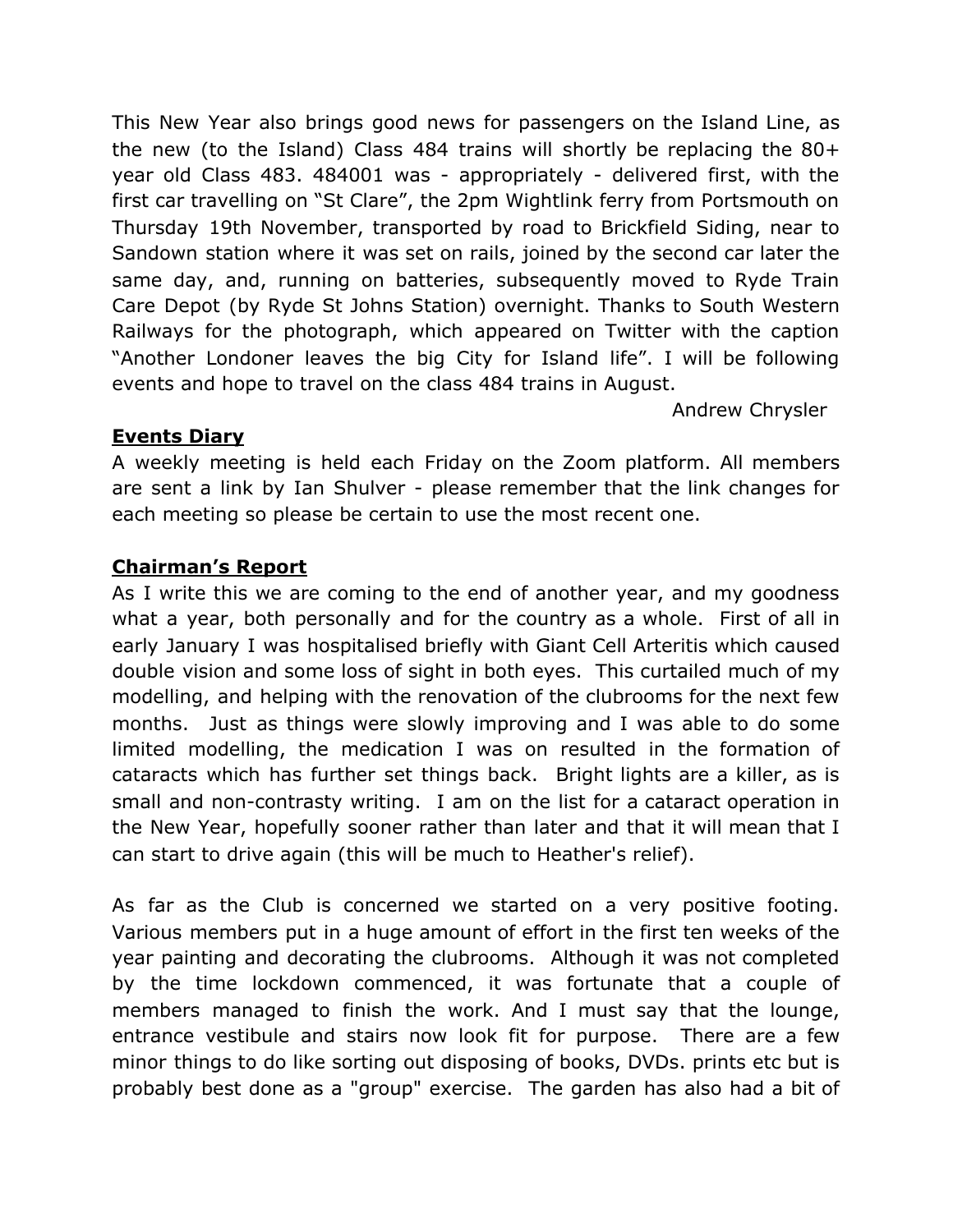a makeover thanks to the efforts of two or three of the garden railway enthusiasts. Gone are all the old exhibition barriers , as are the weeds (do not know what the spring will bring though. This clearance is in preparation for a laying down some 45mm gauge track. The only disappointment was that sometime during the year a good proportion of the asphalt of the new shed roof disappeared and we did not realise it until we found in November that water was leaking in and had caused damage to the underlying plywood. Again thanks to the efforts of the stalwart garden railway gang, a tarpaulin now covers the roof. Hopefully it has been tied down securely enough that Storm Bella will not rip it off. We did get a quote to replace the roof but the price was out of this world (I suspect the guys did not want the work).

So much for the bricks and mortar side of things. What about model railways? Well of course, the upper level 32mm gauge track has been operational for some time. However it has not, of necessity been used much this year due to people spending their time on building refurbishment and then with the Covid issues. But it is there for people to use if they wish to. The middle level, or HS16.5, is likewise now fully operational and available for use - even down to the remote operation of the run-round loop points. Hopefully we will be able to soon see Jim's Hornby live steam OO trains running. Activity on the lower level, or what will be the 9mm gauge track, was deferred for a number of reasons. Firstly, we already have a couple of functioning N gauge layouts that could be used in the interim and so the urgency to get cracking on track laying was not there. Then, once the Covid restrictions kicked in, it did not seem appropriate to start track laying without a consensus on what was required. Of course this was compounded by the non, or limited, availability of track due to everyone wanting it (modellers loo roll syndrome). So, obviously a project for the coming year.

I probably should conclude this missive now otherwise your editor will be complaining that there is not enough space in the newsletter for others to contribute. I hope you had a happy, albeit quiet Christmas and that the New Year brings a welcome respite from the strictures of 2020. So, please stay safe and we look forward to the vaccine being a success and us being able to meet once again in person. With my best wishes.

Ian Shulver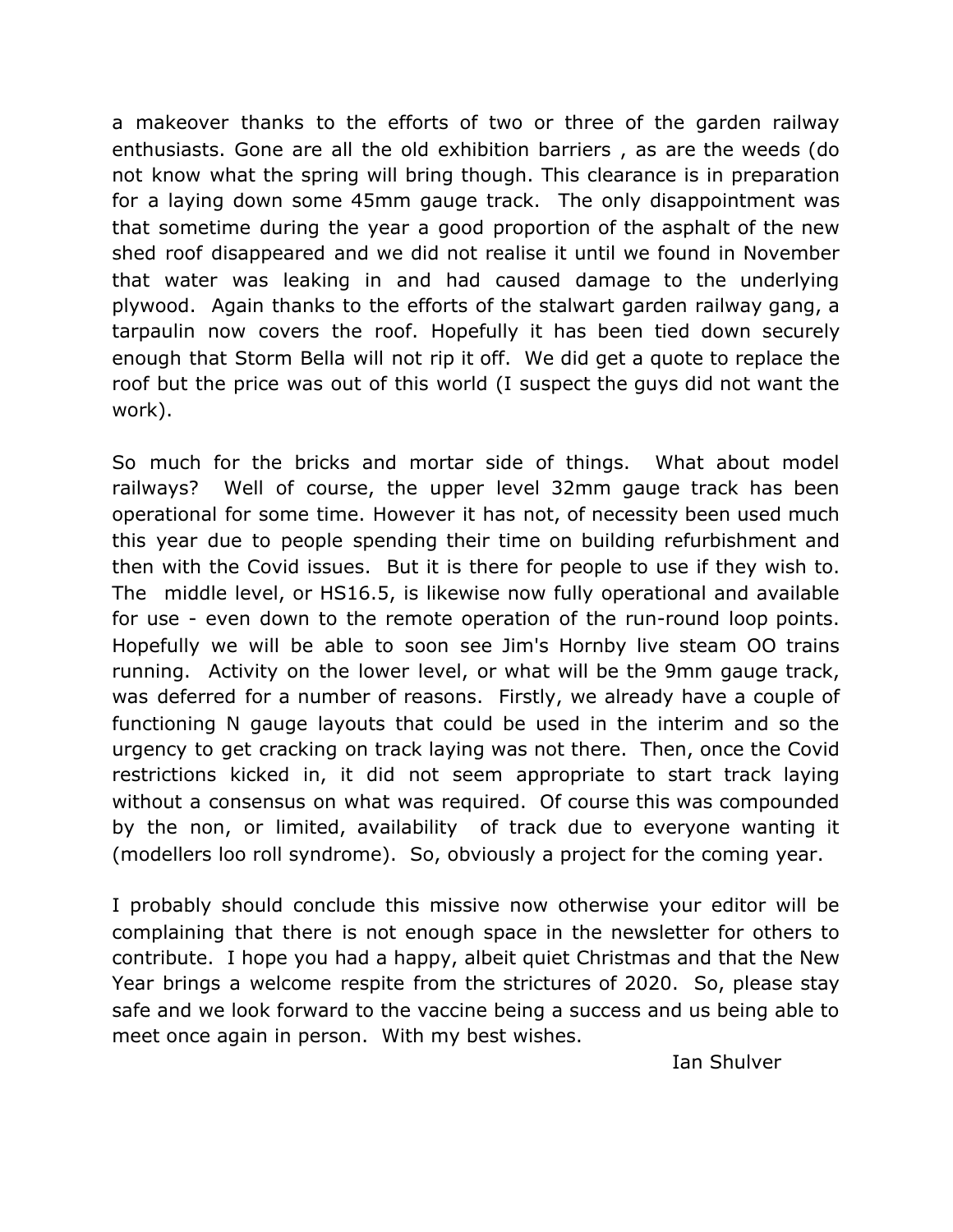#### **Secretary's Report**

When I wrote last year's January newsletter we had no idea of the significance of events unfolding in China. Or at least most people didn't, but my colleague with whom I share a Medical Panel did. Medics have been waiting for the big pandemic since at least the time when I qualified in 1977 and there have been several false starts, including SARS which was much more lethal that Covid 19 but less easy to transmit. My colleague was pretty certain that this was it, and he was right. As soon as it appeared, I was interested in the long term effects of the illness, as the mysterious illness called encephalitis lethargica caused longer term illness and disability for a few years after Spanish Flu, and sure enough now we have Long Covid……..

With vaccination commencing, it is expected to be able to bring some control to transmission, but even that is not simple because we are dealing with a quite different virus from the one that causes influenza, one which is much closer to the common cold, which as we know infinitely mutates. It is very unlikely that a single vaccine which destroys the virus (as happened with Smallpox) can ever be developed due to this capacity for change. So the Covid is likely to be with us for a long time and we are likely to need regular vaccination to keep it at bay for the foreseeable future.

It is too early for a review of the impact of the virus and the government's response (I think it will always be too early for this for the current PM!), but it has virtually destroyed the business of the railways with government advice to use private transport. Yet the railways are potentially the remedy to so many of our current problems, including the lorry queues in Kent. If all that traffic had been in containers on rails then 8000 lorry drivers would have been enjoying Christmas with their families. And it will be the same when the Brexit Bureaucracy starts – containers 'stuffed', customs and regulators cleared and sealed at inland ports could travel through to Europe through the tunnel or even on ferries without turning Kent perpetually into the toilet of England. Was it not the loss of handling caused by containerisation that took all of the port trades out of Liverpool?

Similarly, with passengers. The last ten years has seen substantial dieselisation of private cars and an unprecedented growth in polluting SUVs, followed by a lockdown which promoted private transport. Yet to deal with the toxic impact of dangerous air in built-up areas we need measures to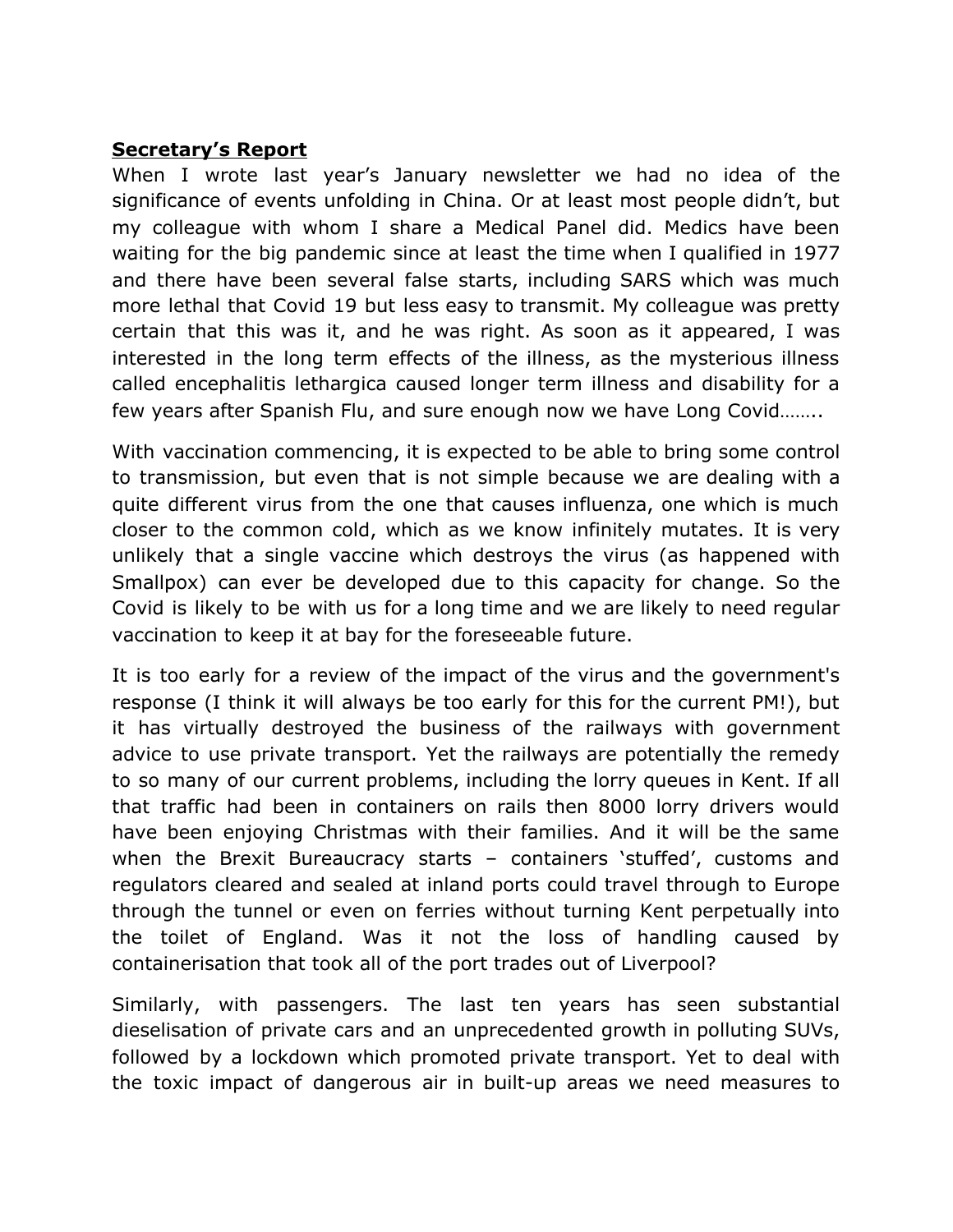contain access by polluting private vehicles. But we can see just how unpopular these measures are in the absence of alternatives such as light and heavy rail which have been widely developed not just in Europe but even North America and less developed worlds, even without local politicians grandstanding the issue. Ironically it was the earlier Labour government which cancelled light rail projects in northern cities as big as Liverpool and Leeds when our continental competitors authorised such schemes, even in smaller places in batches of ten or twenty at a time.

That mistake is so evident in the cities which did survive Mr Darlings' cull as I found out when I visited Nottingham just before the Lockdown and rode the excellent tramway, ironically built partly along the alignment of the former Great Central Railway. Every journey was crammed and not surprisingly with a tram every few minutes. We have an excellent local railway in Merseyside, but it only covers a small part of the County and lots of the City and the Wirral is excluded. When I worked at Aintree Hospital I used to ask members of staff who were off sick, as to how they got to work. The reply "two buses" needed no clarification and I cannot see too many motorists being lured out of their diesel SUVs by this alternative!



It is the new year which is why I have allowed myself to stray off the focus on model railways and our club, which has been well covered already by our chairman, but I wanted to concentrate on the challenges that face us both from the pandemic and outside the comfort blanket of Europe. But to bring

us back into focus on model trains I include a photo of a station well known to older members although the snow-covered picture of Dulverton was clearly taken long after closure to judge by the location of the tennis court!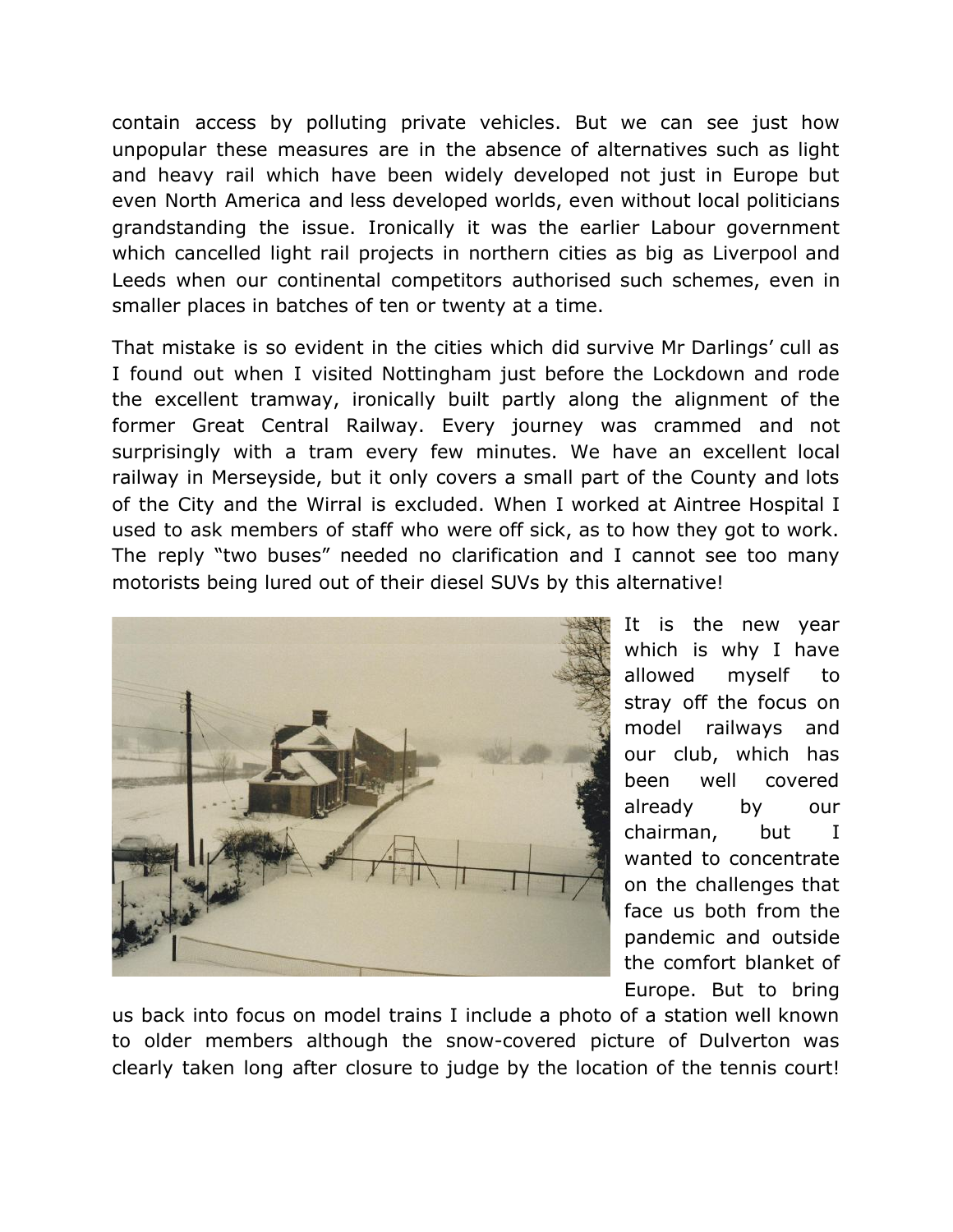Dulverton being the subject of our N gauge layout many years ago. Jim Ford

#### **Where's Andrew?**

Last month, there were no correct answers - but there were also no incorrect answers either, so for this month I am staying rather closer to home.

Last month's answer - I was at Niagara Falls station in Canada, where we boarded the train, only to have to disembark again after travelling half a mile, with our luggage, to go through US Customs. The Canadian station has ground level platforms, which forced us to lift heavy suitcases up to the carriage, fortunately the American station had a raised platform, which made the hour-and-a-half process of disembarking, queueing, going through customs and eventually boarding the train again (which was only permitted once every passenger had disembarked and the empty carriages checked by US agents) a little "easier" than it might have been. The onward journey of over 10 hours ended at Penn(sylvania) Station in New York. This 12+ hour journey made me realise why so many US travellers go by air.



This month (although actually, the photograph was taken last October) I am at a location which can only be accessed via an underpass from the main line station - after passing through the barriers and crossing under the main line, we needed to go through another underpass before climbing the stairs back to ground level. Any answers please to

apc253@gmail.com

## **Closure Golden Jubilee commemorative coach tour: Sunday 7th September 2014: Keith Hick**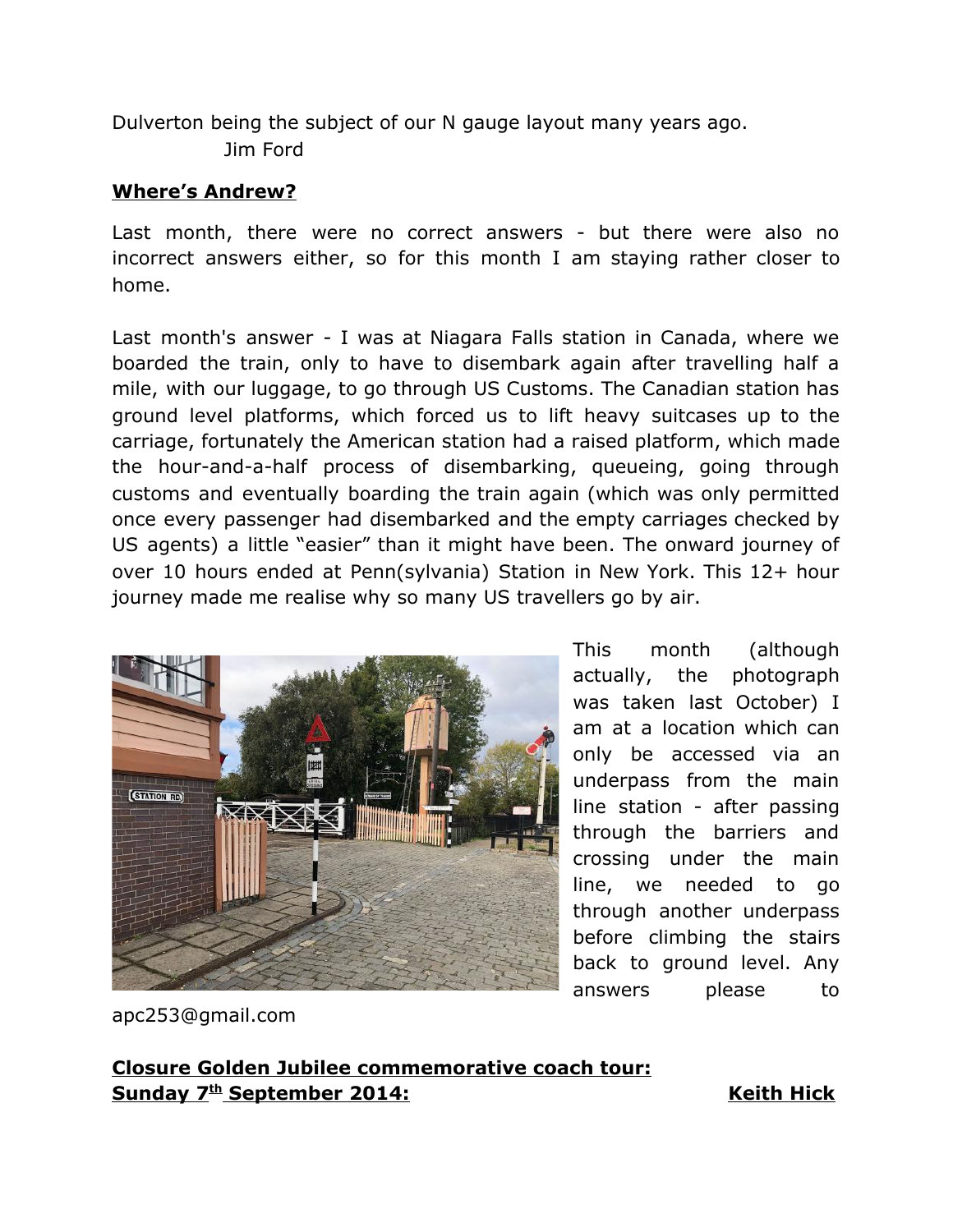Having received an invitation from Tony Kuivala to join this tour, fifty years to the day the Southport-Preston line closed, I embarked alongside Chapel Street station, along with a sell-out contingent of local people. Stops or pauses were made at all the station sites between Southport and Preston, beginning with St Lukes on the outskirts of the town centre. Whilst no trace of St Lukes station remains, everyone viewed the location of the first West Lancashire station from 1878, no doubt thankful trains still ran through the cleared site to Manchester. A sprightly John Cotterall, author of the booklet entitled, 'The West Lancashire Railway' dating from 1982, joined Tony and myself for the photo stop overlooking the station site. A highly enjoyable visit had been arranged to see the West Lancashire Light Railway's two foot gauge line at Hesketh Bank, within a stone's throw from the now obliterated WLR station. Live steam and hot oil abounded from the narrow gauge locos and a quick visit to the workshops to view the railway memorabilia, including photographs, station and signal box items from the WLR, proved a highlight. Arriving at Lower Penwortham, the River Ribble stone pier remnants carrying the original WLR over both river and Broadgate, were viewed. A stroll along the track bed to the site of the Lower Fishergate WLR terminus then and it was time to rejoin the coach.

Whilst I was giving a commentary over the coach PA system during the return journey, Dr Jim Ford offered me a recording made by a friend of his father, of the final Preston-Southport train exactly fifty years earlier – the very train I had travelled on. So, the MP3 player was placed next to the microphone and the surreal sound of the last train could be heard throughout the coach as we sped towards Southport. Equally surreal, as the coach turned into Preston New Road, I saw the Churchtown totem style



station sign owned by Jim on the luggage tray. "How did you acquire this?", I asked Jim. His reply caused me to chuckle. "That's interesting" I said, "do you realise we have virtual joint ownership?" and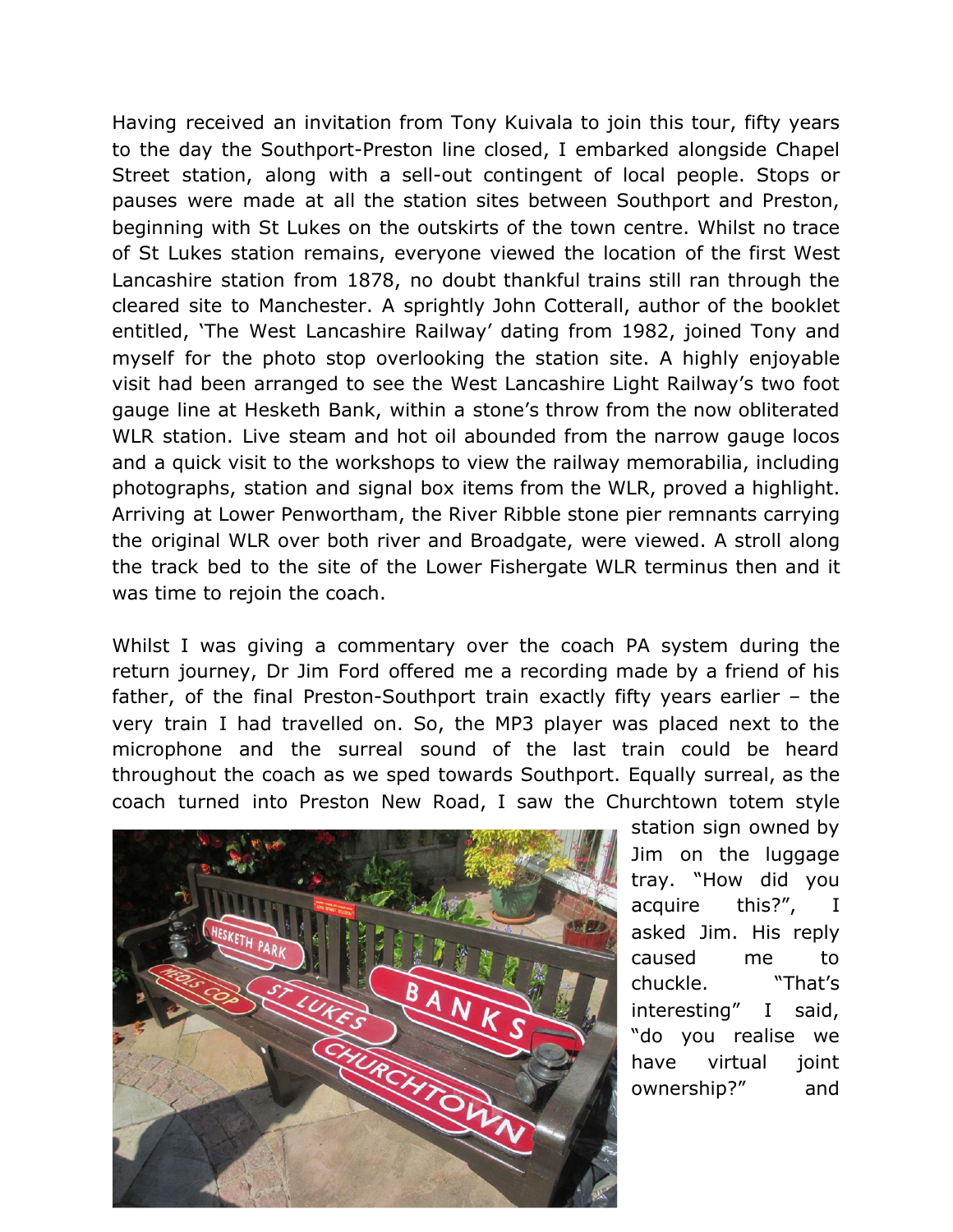related my tale late at night on  $6<sup>th</sup>$  September 1964 when I arrived home with my 'trophy'. Just before I stepped down from the coach at my drop off point, I then asked Jim, "How did your father acquire it and how much did he pay?". Apparently, Jim's father paid five bob (25p) the morning after the line closed, when he visited Churchtown station, by then of course closed, but some clearing work was being completed. Having returned the sign, as ordered by my parents, earlier the same morning to the station before work, Jim saw the funny side and we laughed at our 'joint ownership'! Today, such signs are highly collectable with valuations to match.

### *Reflective thoughts:*

And yet, and yet.... Today, part of the West Lancashire Railway, together with the Liverpool, Southport & Preston Junction Railway, remains in use. 1965 had seen closure of the direct Manchester-Southport line through Blowick. Removal of the level crossing and carriage sidings, of earlier school day fame, together with part closure of St Lukes station on the East Lancashire side, were soon completed. Trains were diverted permanently through Meols Cop, providing residents and commuters with an outlying station to Chapel Street, utilising the L&Ys 1911 built link between Butts Lane and Pool Hey junctions. This means trains today traverse parts of the WLR and LS&PJR to reach Wigan, Manchester and destinations further afield. So, the tracks used by the 'Lettuce Line' and 'Altcar Bob' so many years ago still carry railway traffic today, albeit at a fraction of yesteryear's levels.

The use of Pacers on the Manchester line has been a contentious issue for several decades with poor timekeeping and the overall level of service a pale shadow from the steam-hauled era of 'Club' trains. Countering this disappointing and dispiriting experience, the MerseyRail Liverpool-Southport service ranks as one of the best in the UK for performance and timekeeping. New MerseyRail trains delivered from 2020 promise to build upon this impressive foundation. With abandonment of franchising and introduction of improved rolling stock for the Manchester line, quality levels will improve the passenger experience of travelling to and from Southport by train.

In the UK's pandemic-riven landscape of 2020, it is impossible to predict how important the railways will become. However, one inescapable fact remains, without the railways, Southport would not have grown into one of the UK's most desirable places to live.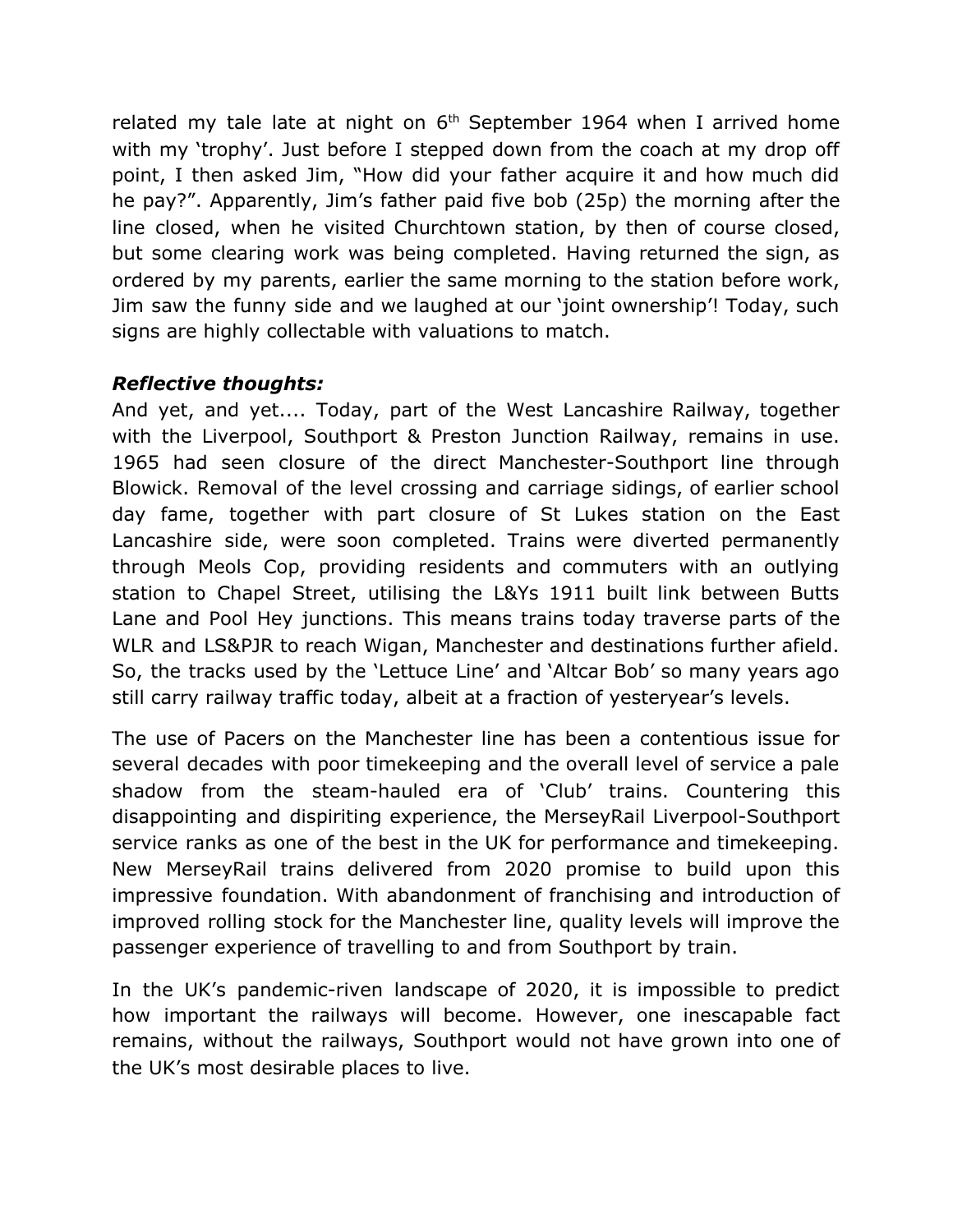It could be argued Southport is in a twenty-first Century railway backwater. However, the outstanding success of MerseyRail's network, itself a product of the more socially enlightened days of the 1970s, with record timekeeping and brand new rolling stock, harbours a wholly different belief. Climate change and other imperatives have altered public attitudes to such an extent, how we live and travel will rely increasingly upon the reduction of carbon footprints. This is where the railway's future lies: in being more efficient, economical and less polluting than overland vehicular or air transport.

Hopes for the future include increased electrification throughout the UK. Hybrid or hydrogen-powered trains may one day provide a comfortable service to Manchester. Restoration of the Burscough curves, continues as a goal for the Ormskirk, Southport and Preston Travellers Association (OPSTA), once again enabling travel by rail between Southport to Ormskirk and Preston. Other potential long-term plans include third rail electrification from Ormskirk to Southport to complete a triangular 'loop' line to/from Liverpool, utilising a restored South Burscough curve.

Advent of a government-inspired 'Reversing Beeching' policy, backed with £500 million of public money, announced during early pre pandemic 2020, offers some hope Southport may once again be linked to Preston by rail. Whether hope is converted into progress on the ground, only time will tell.



# **Merseyrail Class 503 for the Island Line? Andrew Chrysler**

In the 1980's, there were several options being considered for rolling stock to serve the remaining 8.3 miles of railway that escaped the closures following the Beeching Report, shown in red, and running from Ryde Pier Head to Shanklin, and had been electrified instead of being closed.

This line first opened in 1864, initially terminating at Ryde St Johns Road with the extension through Ryde tunnel to Esplanade and Pier Head stations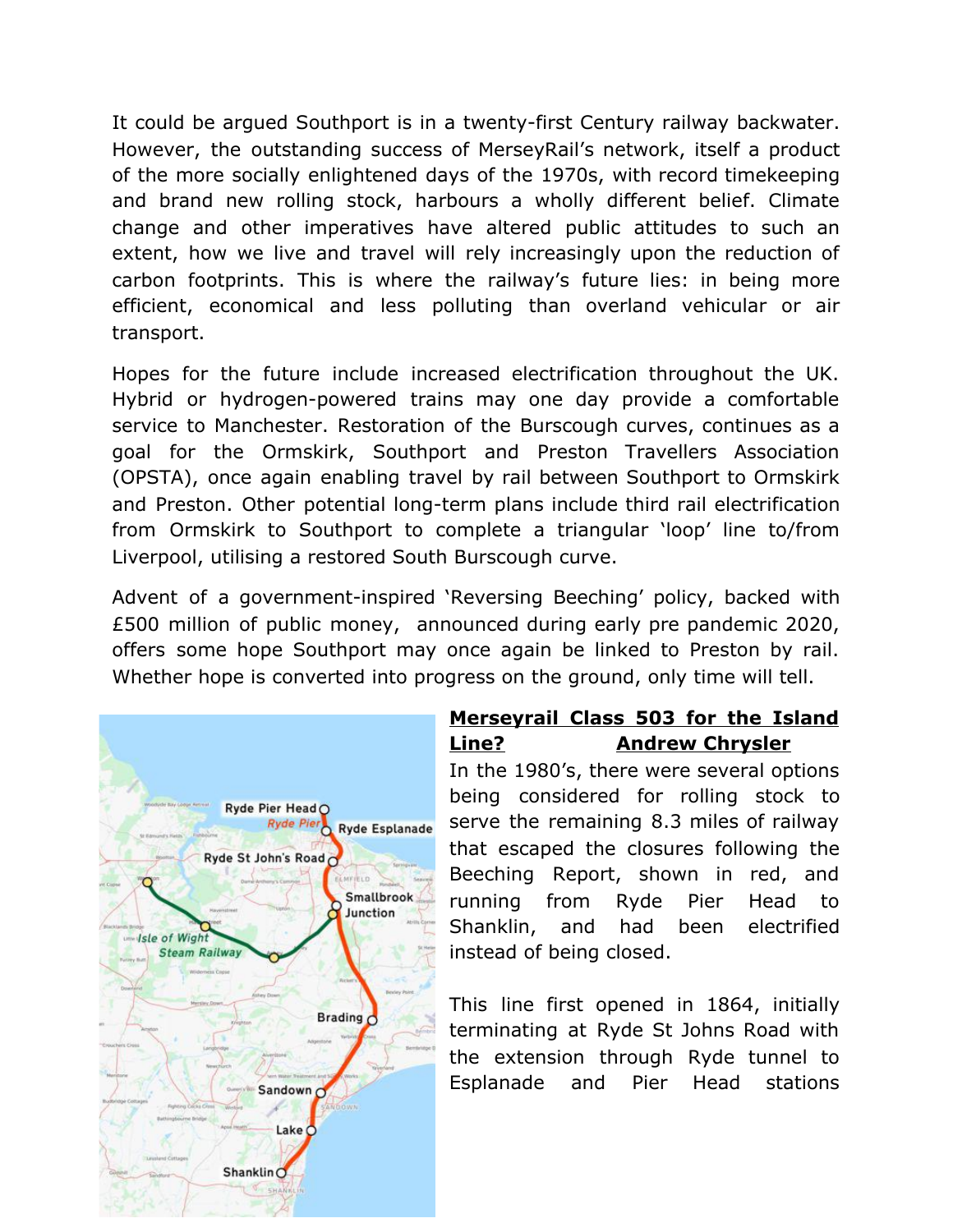opening in 1880. The only other railway remaining on the island is the Steam Railway, shown in green.

Gauging trials were undertaken for the Class 503, which were built for LMS by Metro Cammell and were used on the commuter routes between Liverpool and the Wirral. This photograph shows a mocked up profile of the Class 503 roof profile, carried on a Class 485/486 car. A British Rail report, dated 25 April 1983, noted that the underfloor equipment on these units would be unlikely to require the service to be withdrawn on Ryde Pier during heavy seas more often than was experienced already, the issue being seen to be more the shorting of current from the third rail more than the vulnerability of the underfloor equipment, but the report did note that Ryde tunnel would need to be converted into single track operation.



This report is interesting in that - with the imminent introduction of Class 484 units - there has been no mention in the Press of any substantial changes to Ryde tunnel. However, with

a service based on two trains (at 30 minute intervals) the only need for a passing place would be at Brading, and indeed a service based on three trains (at 20 minute intervals) could be achieved with passing at Ryde St John's Road and Sandown so there is no real reason for Ryde tunel to remain twin track, especially as both the Esplanade and Pier Head stations only use single track and one platform. In any case, St John's Road is less than a mile from Esplanade station, so the loss of double track through the tunnel would only have minimal - if any - effect on timetabling.

Additionally, the report made no reference to the need to lower the track bed in the tunnel, which was raised 10 inches during electrification in an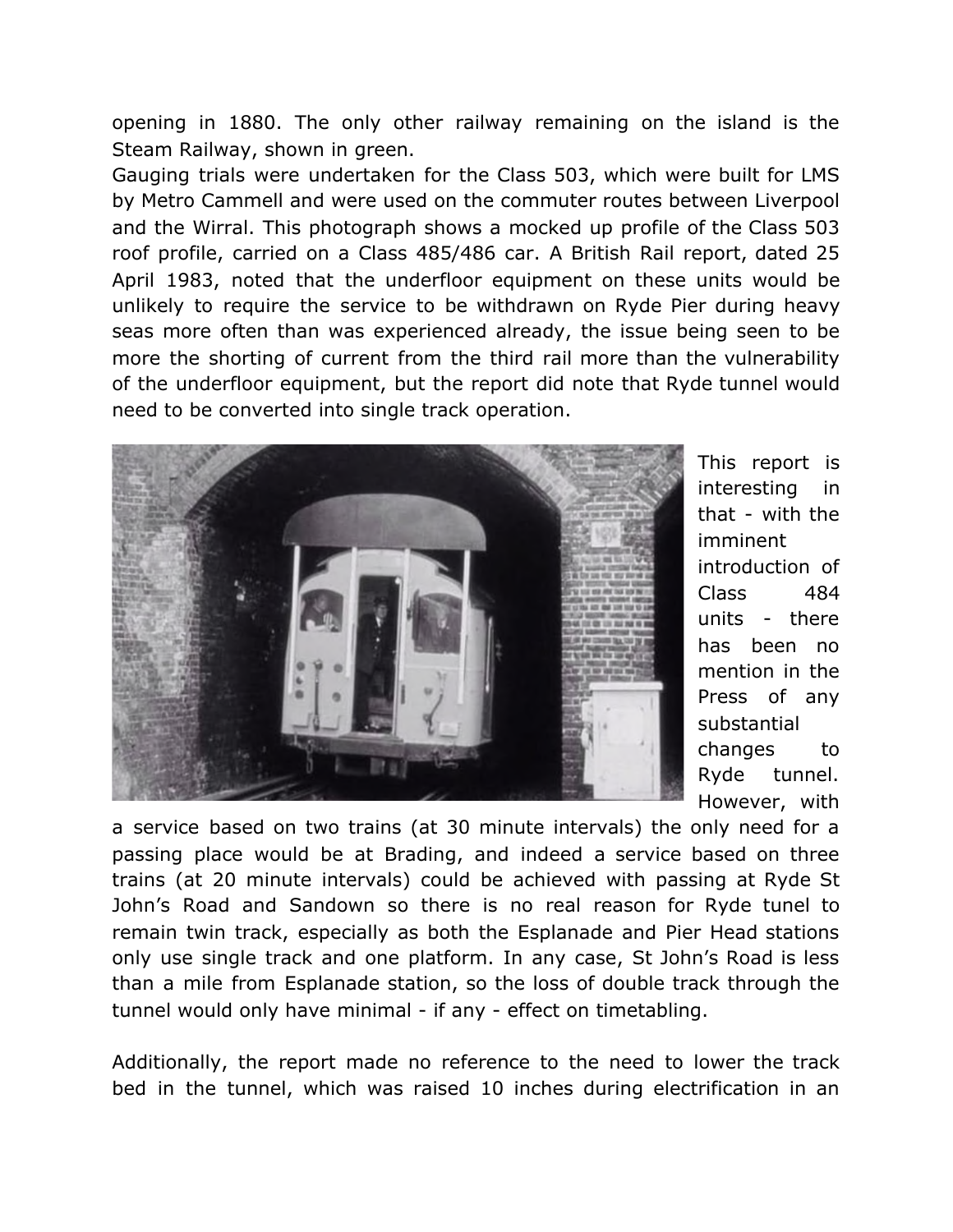attempt to alleviate flooding on this section, which is below sea level. The height of the tunnel was 11ft 8in in the steam days - already 10 inches lower than the mainland. Much of the issue comes from interaction between the curvature of the tunnel roof and the curvature of the train roof, which is further complicated by sharp reverse curves and a combination of single and double track bores.



The report noted that London Underground were unlikely to dispose of any suitable stock before 1990, and further noted that many of the problems then being experienced on the Island were related to the use of deep level underground stock in the open air, in particular draughts in passenger spaces and rainwater ingress in the driving cabs. It is to be hoped that the "new" Class 484 stock - being used on surface and near-surface lines, will be less susceptible in this regard.

In the event, the Class 483 were introduced between 1989 and 1992, their predecessors having been initially expected to last about 10 years but the maintenance crew at Ryde managed to make them last for more than twice that period, and the class 483 - being already 50 years old - were not expected to last 30 years on the Island, but with similar herculean efforts have - incredibly - been kept (mostly) operating.

#### **On the other hand Barry Miltenburg**

Since my first interaction with SMRC about a year ago, I have come to admire, close up, the general approach to their hobby adopted by the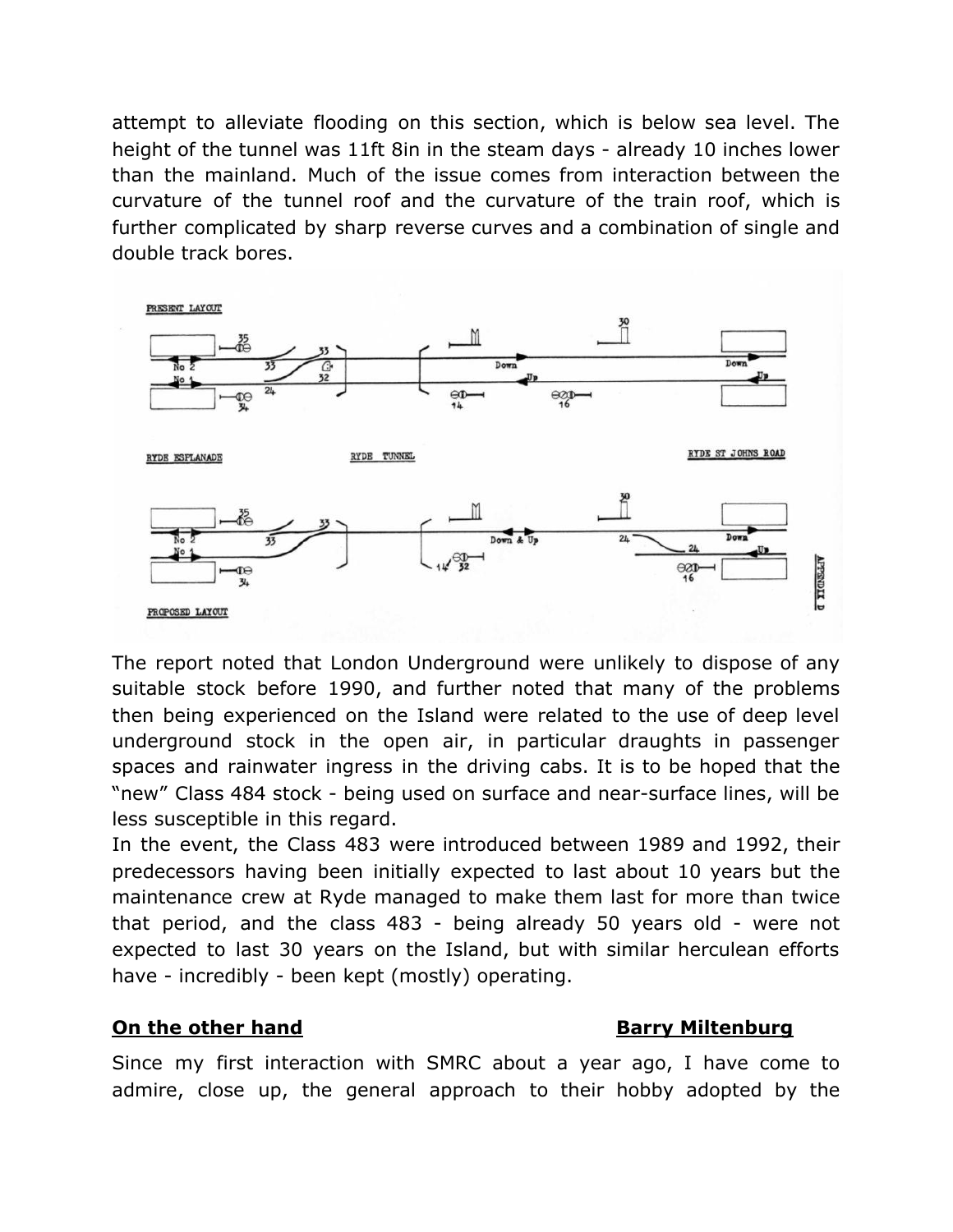"16mm guys" – social, freelance, laid back – lots of qualities painfully missing from the 2/4/7mm modellers for whom the locomotive number MUST be correct if it's going to pull THAT train on THAT line on THAT date.

The saving grace, thankfully, seems to be Rule  $1 -$  "It's my railway, I'll do what I want". That too is to be admired.

However, the laid-back approach that some adopt would not suit me. My soon-to-be-started system will feature some 60 locomotives hauling 55 trains containing 100 coaches and over 750 wagons. Most of that rolling stock is already in hand and has been acquired because I have not deviated from my initial plan. That plan was pulled together 10 years ago when I had the vision to create my "perfect" layout. I set the location ("Eastern/North Eastern Region borders) and date period (1959-62). From there, I only bought those locomotives, coaches and wagons that suited such a scheme.

I am no rivet counter and do not have a problem using stock repainted to represent something else (like the omnipotent Hornby Clerestories) but I do baulk at the thought/sight of anachronisms like blue diesels, pre-grouping engines running years after their scrapping dates and (for the 1960's), pristine PO coal wagons. BUT, I am trying to paint a picture of BR at the turn of the decade and need things to be reasonably accurate to be able to succeed.

So, is my approach right, or "righter"? Certainly not. It might suit me and the project I am looking to build but maybe another approach is right for another set of requirements. That is the essence of Rule 1. Your own approach is right for you and we are fortunate as a hobby to be able to accommodate an approach for each and every one of us. Yes, my approach is influenced by others who have gone on before and it may influence others who follow, but it will never be the "right" way.

The key factor for me is what I can learn from the approach of others. Can I take something from a very different approach that I can adopt for my own use? Actually, I think I can. Everybody who contemplates modelling the old Eastern Region starts with a vision of A4's on long expresses racing North (or South) but actually, there is plenty more. M&GN trains plodding their way through the middle of nowhere, endless coal trains across most of the system, seaside trains to the windswept North Eastern coast running Saturdays only. As modellers pick the elements they want to portray and mix together, so can I. My system does not represent a main line with